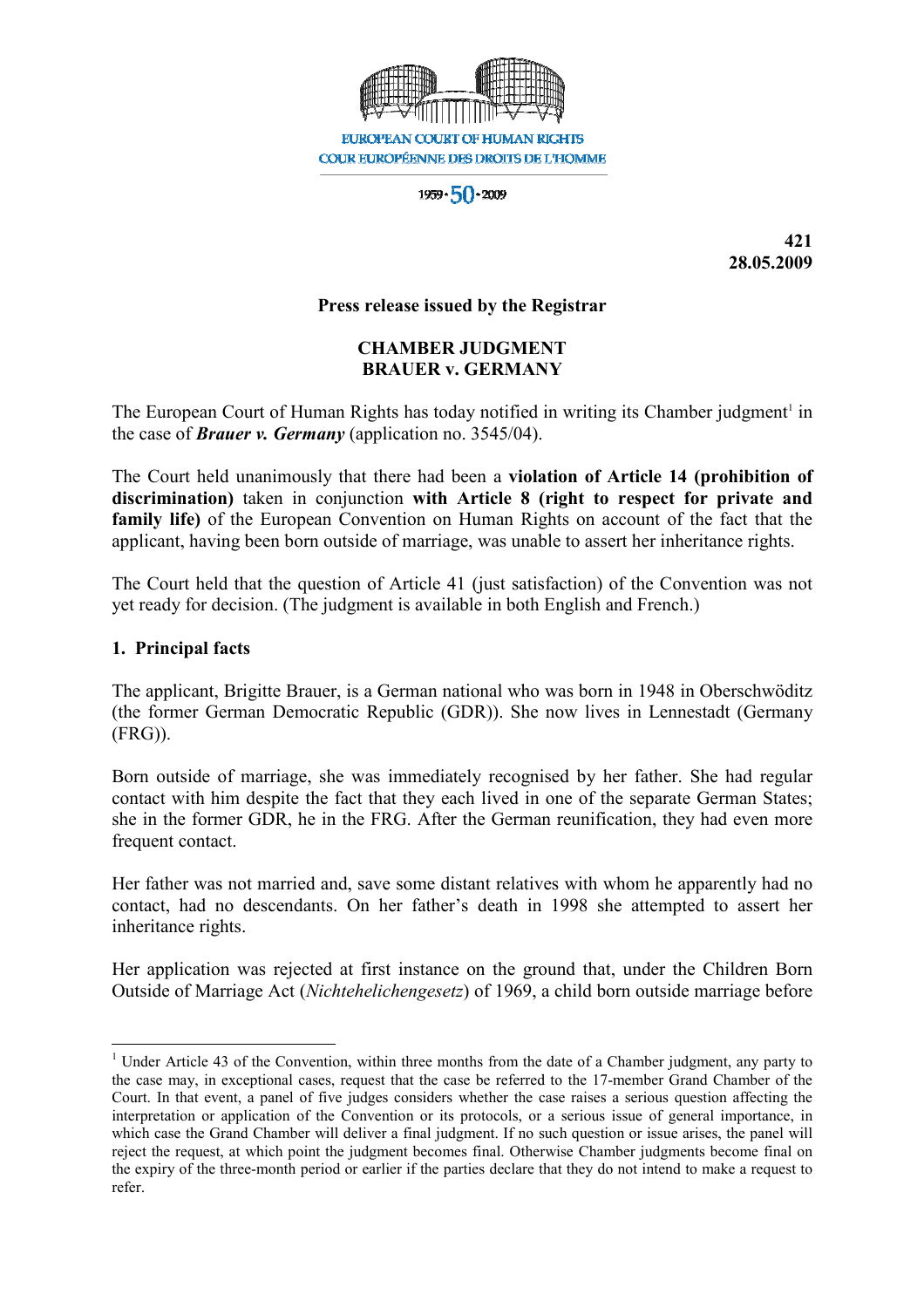1 July 1949 was not a statutory heir<sup>2</sup>. Furthermore, that cut-off date, justified by the practical and procedural difficulties of establishing paternity of children before that point in time and by the need to protect the "legitimate expectations" of the deceased, had been declared compatible with the Basic Law (*Grundgesetz*) by the Federal Constitutional Court in 1976 and 1996.

Ms Brauer was not able to benefit either from the equal inheritance rights provided for by the law of the former GDR, where she had lived for a considerable part of her life, since her father had been resident in the FRG at the time when Germany was reunified. Following German reunification, in order to avoid any disadvantage for children born outside marriage in a different social context (ie the GDR), the legislature granted those children the same inheritance rights as children born within marriage, provided that the father had been resident in the former GDR at the time when reunification had taken effect.

Following two sets of appeal proceedings, her case was ultimately rejected by the Constitutional Court in November 2003. It considered that the inheritance rights of children born outside marriage before 1 July 1949 had been declared compatible with the Basic Law in 1976 and 1996. Nor did that cut-off date lose its justification simply because children also born outside of marriage but in an entirely different social context (the former GDR) had the same rights as children born within marriage; the difference in treatment was justified by the aim of avoiding any disadvantage resulting from the former GDR's accession to the FRG.

## **2. Procedure and composition of the Court**

The application was lodged with the European Court of Human Rights on 13 January 2004 and was examined together for admissibility and merits.

Judgment was given by a Chamber of seven judges, composed as follows:

Peer **Lorenzen** (Denmark), *President*, Rait **Maruste** (Estonia), Karel **Jungwiert** (the Czech Republic), Renate **Jaeger** (Germany), Mark **Villiger** (Liechtenstein), Isabelle **Berro-Lefèvre** (Monaco), Zdravka **Kalaydjieva** (Bulgaria), *judges*,

and also Claudia **Westerdiek**, *Section Registrar*.

## **3. Summary of the judgment**<sup>3</sup>

## **Complaint**

Relying on Articles 8 (right to respect for private and family life) and 14 (prohibition of discrimination), the applicant complained that, following her father's death, her exclusion from any entitlement to his estate had amounted to discriminatory treatment and had been wholly disproportionate.

<sup>&</sup>lt;sup>2</sup> In other words, children who had reached the age of majority (21 at the time) by the time the Children Born Outside of Marriage Act had come into force.

<sup>&</sup>lt;sup>3</sup> This summary by the Registry does not bind the Court.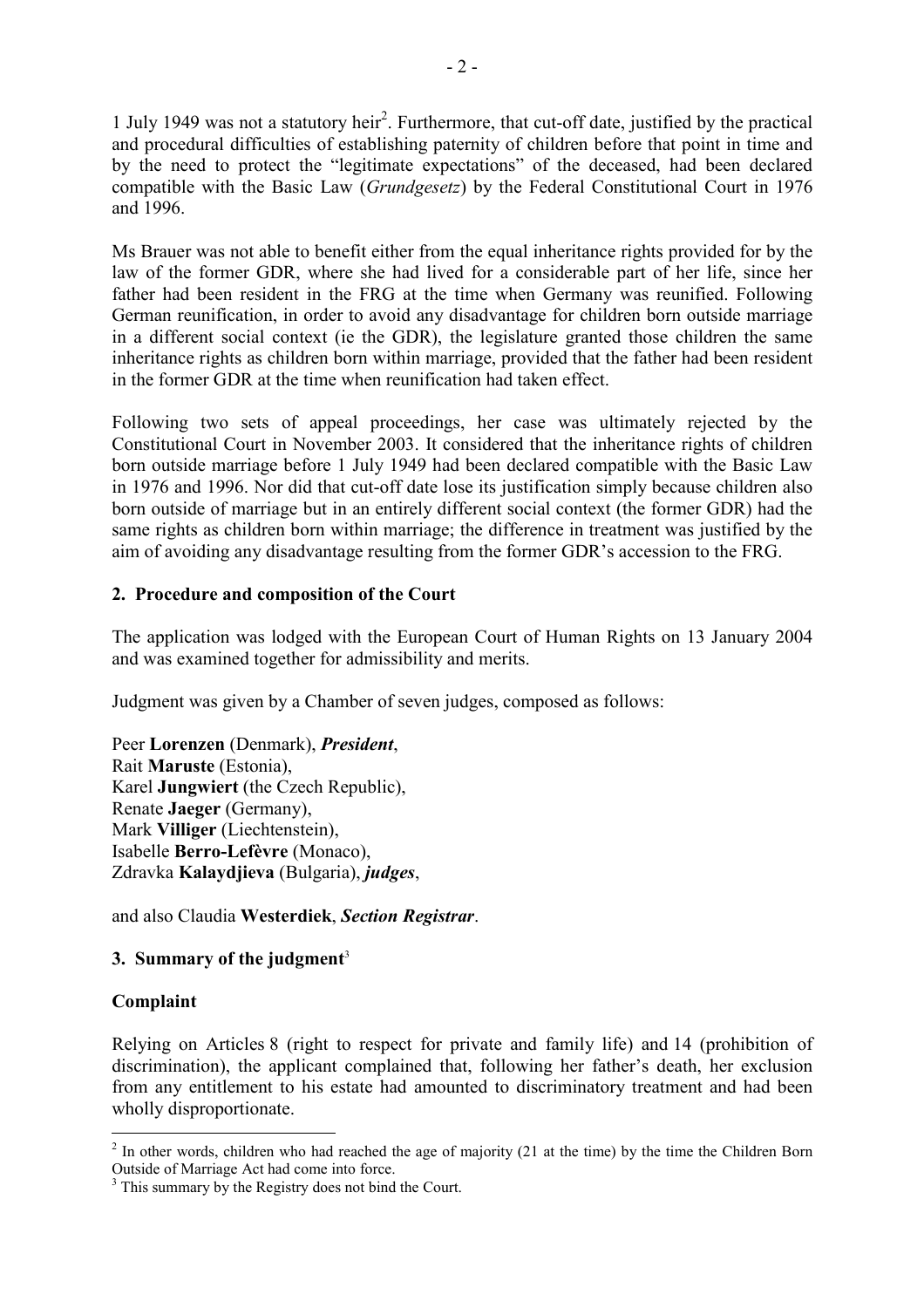#### **Decision of the Court**

The Court noted that it was not in dispute that the application of the relevant provisions of domestic law had created a situation in which a child born outside marriage before the cut-off date of 1 July 1949 was treated differently not only to children born within marriage but also to children born outside marriage both before – as concerned children covered by the law of the former GDR whose father had been resident in GDR territory at the time of reunification – and after that cut-off date.

In the Court's view, the arguments put forward for maintaining the provision in question were no longer valid today; like other European societies, German society had evolved considerably and the legal status of children born outside marriage had become equivalent to that of children born within marriage. Furthermore, the practical and procedural difficulties in proving the paternity of children had receded, as the use of DNA testing to establish paternity now constituted a simple and very reliable method.

Indeed, given the evolving European context in this sphere, and the importance attached to equality between children born in and out of marriage by the member States of the Council of Europe, underscored by the 1975 European Convention on the Legal Status of Children born out of Wedlock, the aspect of protecting the "legitimate expectation" of the deceased and their families had to be subordinate to the imperative of equal treatment between children born outside and within marriage.

Furthermore, the applicant's father had recognised her after her birth and had always had regular contact with her despite the difficult circumstances linked to the existence of two separate German States. He had neither a wife nor any direct descendants; protection of distant relatives' "legitimate expectations" could not therefore come into play.

Following German reunification, the legislature had adapted inheritance rights in order to protect children born outside of marriage whose father had been resident in the territory of the former GDR; that nevertheless had only aggravated the existing inequality in relation to children born outside marriage before 1 July 1949 whose father had been resident in the FRG, such as the applicant.

Finally, the application of the relevant provision of the Children Born outside Marriage Act had excluded the applicant from any statutory entitlement to her father's estate, without any financial compensation.

The Court could not find any ground on which such discrimination based on birth outside marriage could be justified today, particularly as the applicant's exclusion from any statutory entitlement to inherit penalised her to an even greater extent than the applicants in other similar cases brought before it. There had therefore been a violation of Article 14 of the Convention taken in conjunction with Article 8.

Given that conclusion, the Court held that there was no need to examine separately the complaint under Article 8.